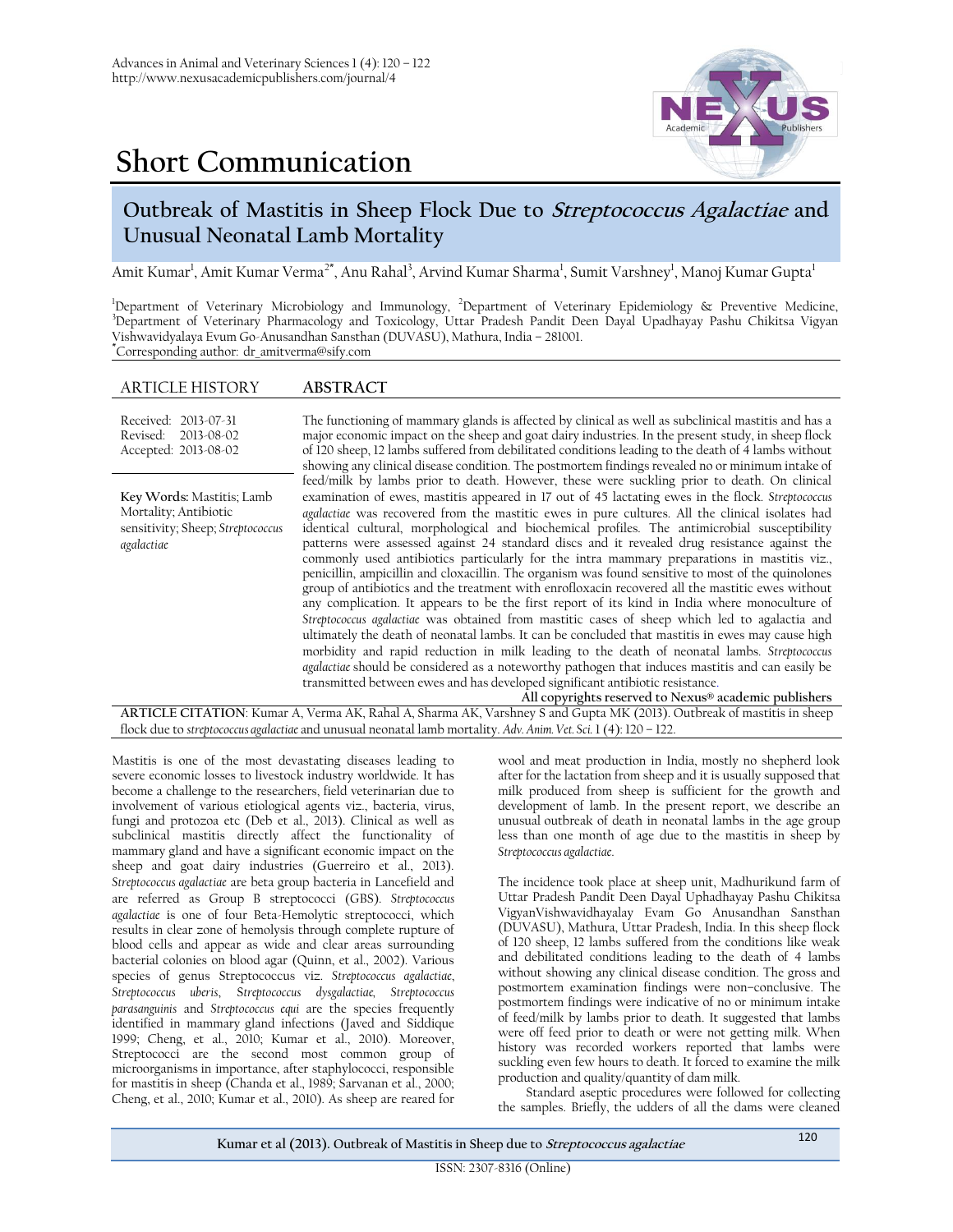with 70% alcohol and teats were flushed with sterile phosphate buffer saline solution. The flush was collected in a sterile a sample collection vials and brought to laboratories of department of Veterinary epidemiology and Preventive Medicine, Veterinary Microbiology & Immunology for cultural examination.

All the samples were purified (Cruickshank, et al., 1975) and then were subjected to the morphological, cultural and biochemical examinations for species confirmations as per the standard procedures (Kreig and Holt; 1984). Edward's modified media (HiMedia, Mumbai) was also used for the isolation and confirmation of *Streptococcus agalactiae*.

The drug sensitivity test was performed by disc diffusion method and sensitivity for a particular drug was made as described by Bauer et al. (1966) and as per the guidelines of NCCLS (2002). All the isolates were subjected to drug sensitivity test against 24 standard discs (Hi media, Mumbai) of Amoxycillin/Clavulanic acid (50/10µg), Ampicillin (10µg), Ampicillin/Sulbactum (10/10µg), Cefaclor (30µg), Cefixime (5µg), Cefoperazone (75µg), Cefotaxime (30µg), Ceftriaxone (30µg), Cephalothin (30µg), Methicillin (5µg), Penicillin G (10 units), Amikacin (30µg), Gentamicin (10µg), Streptomycin (25µg), Oxytetracycline (30µg), Tetracycline (30µg), Chloramphenicol (30µg), Colistin (10µg), Nystatin (50µg), Ciprofloxacin (5µg), Enrofloxacin (10µg), Gatifloxacin (5µg), Norfloxacin (10µg), Pefloxacin (5µg).

Examination of dam udder revealed agalactia or almost negligible volume of mastitic milk in all four ewes which lost the lamb. Washing of teat canals of mastitic ewes produced shiny gray-white colonies with a narrow zone of hemolysis on sheep blood agar (SBA). Morphological examination of culture through Gram staining revealed bacteria in pairs or short chains. These further appeared encapsulated, non spore forming, non motile and catalase free cocci. When monoculture from the blood agar was inoculated on selective Edward's modified media, it produced specific blue color colonies indicating the presence of *Streptococcus agalactiae.* Similarly, all the ewes suffering with mastitis revealed the involvement of monoculture of *Streptococcus agalactiae.* These findings are in concurrence of the findings of Zdragas et al., (2005), who reported an outbreak of mastitis in ewes due to *Streptococcus agalactiae.* Moreover, in the studies performed in different parts of world *Streptococcus spp* have been reported second to *Staphylococcus spp* in mastitis (Ashfaq and Muhammad, 2008; Hawari and Fawzi, 2008; Cheng, et al. 2010; Kumar et al., 2010). Ashfaq and Muhammad (2008) isolated *Streptococcus agalactiae* from the cases of clinical and sub clinical mastitis in cattle and buffaloes of Pakistan and recorded prevalence 27.78 % and 21.15%, respectively. While in China, Cheng, et al., (2010) isolated *Streptococcus agalactiae* from 27% cases of bovine mastitis. In contrast to these some other workers reported lower prevalence rate of *Streptococcus spp.* in mastitic milk samples as Javed and Siddique (1999) in Pakistan and Seyoum et al., (2003) in Ethopia, isolated *Streptococcus spp*. from 3.01% and 8.34% cases only, respectively. The prevalence rate of *Streptococcus spp* has been reported to be very high in the cases of bovine mastitis in India, where Chanda et al., (1989), Prabhakar et al. (1995), Sarvanan et al., (2000) and Kumar et al., (2010) observed *Streptococcus spp*. in the cases of sub clinical and clinical bovine mastitic milk samples with the isolation rate of 35.04%, 14.47%, 25.17% and 11.76%, respectively. However, there are no such studies on the prevalence rate of bacteria in mastitis of ewes in India.

Drug sensitivity of all the isolates of *Streptococcus agalactiae* against 24 commonly used antibacterials revealed similar drug



sensitivity patterns. All the isolates were resistant to penicillin, ampicillin and cloxacillin, commonly used antibiotics in intra mammary preparations. The drugs like amoxycillin/clavulanic acid, ampicillin/sulbactum, cefaclor, cefixime, cefotaxime, cephalothin, methicillin, streptomycin, oxytetracycline, tetracycline, colistin, nystatin, norfloxacin, pefloxacin appred to have intermediate response. While the antibiotics as cefoperazone, ceftriaxone, amikacin, gentamicin, chloramphenicol, ciprofloxacin, enrofloxacin, and gatifloxacin produced good zone of inhibition and appeared effective against the isolates. Almost similar findings were reported by Bhattacharya (2002), who reported that most of the Streptococcal isolates most sensitive to ciprofloxacin and chloramphenicol with the least sensitivity to penicillin, ampicillin and cloxacillin. The resistance against these antibiotics might be because of continuous and indiscriminate use of all these antibiotics (Kumar et al., 2010) in intramammary preparations. Many times irrespective of stage of mastitis and type of organism involved the similar easily available preparations are used by laymen without any veterinarian prescription. Similarly, development of antibiotic resistance due to injudicious use of antibiotics has been reported by various workers in *Salmonella* (Singh et al., 2005; Verma, 2005; Verma et al., 2007; Lambey et al., 2009; Kumar et al., 2011), *Mycoplasma* (Kumar et al., 2012a), *Campylobacter* (Kumar et al., 2012b), *E. coli* (Malik et al., 2013; Anita et al., 2013; Kumar et al., 2013a, 2013b and 2014). Developments of antibiotic resistance in bacteria have forced the scientist to develop a collaborative strategy to protect the health of man, animals and environment (Dhama et al., 2013). Moreover, the antibiotic resistance in *Streptococcus* is very prevalent due to encapsulation tendency (Kumar et al., 2014) as in an outbreak of *Streptococcus agalactiae* mastitis in ewes antibiotic therapy was proved to be ineffective, even though antibiotics were selected and administered after the sensitivity test (Zdragas, et al., 2005). Thus, the presence of mastitis due to these resistant *Streptococcus agalactiae* is a matter of great concern which produced mastitis and led to agalactia. This agalactia seems to be a major cause of neonatal lamb casualties in sheep flocks existing in rural areas of India, where shepherds are not well aware of these problems and veterinary facilities are not up to the mark.

#### **CONCLUSION:**

From the study, it can be concluded that mastitis in ewes may cause high morbidity and rapid reduction in milk leading to the death of neonatal lambs. *Streptococcus agalactiae* should be considered as a noteworthy pathogen that induces mastitis and can easily be transmitted between ewes and has developed significant antibiotic resistance.

#### **ACKNOWLEDGEMENT**:

The authors are highly thankful to Head, Department of Veterinary Epidemiology and Preventive Medicine, Department of Veterinary Microbiology and Immunology, Dean, College of Veterinary Sciences and Animal Husbandry, and Hon'ble Vice Chancellor, Uttar Pradesh Pandit Deen Dayal Upadhayay Pashu Chikitsa Vigyan Vishvidhyalaya Evum Go-Anusandhan Sansthan (DUVASU), Mathura, India; for providing all the necessary support and facilities for conducting this study.

#### **REFERENCES**

Anita, Kumar A, Verma AK, Gupta MK and Rahal A (2013). Multi drug resistant pathogenic *Escherichia coli* in water sources and Yamuna River in and around Mathura, India. Pak. J. Biol. Sci. DOI 10.3923/pjbs/2013.

**Kumar et al (2013). Outbreak of Mastitis in Sheep due to Streptococcus agalactiae**